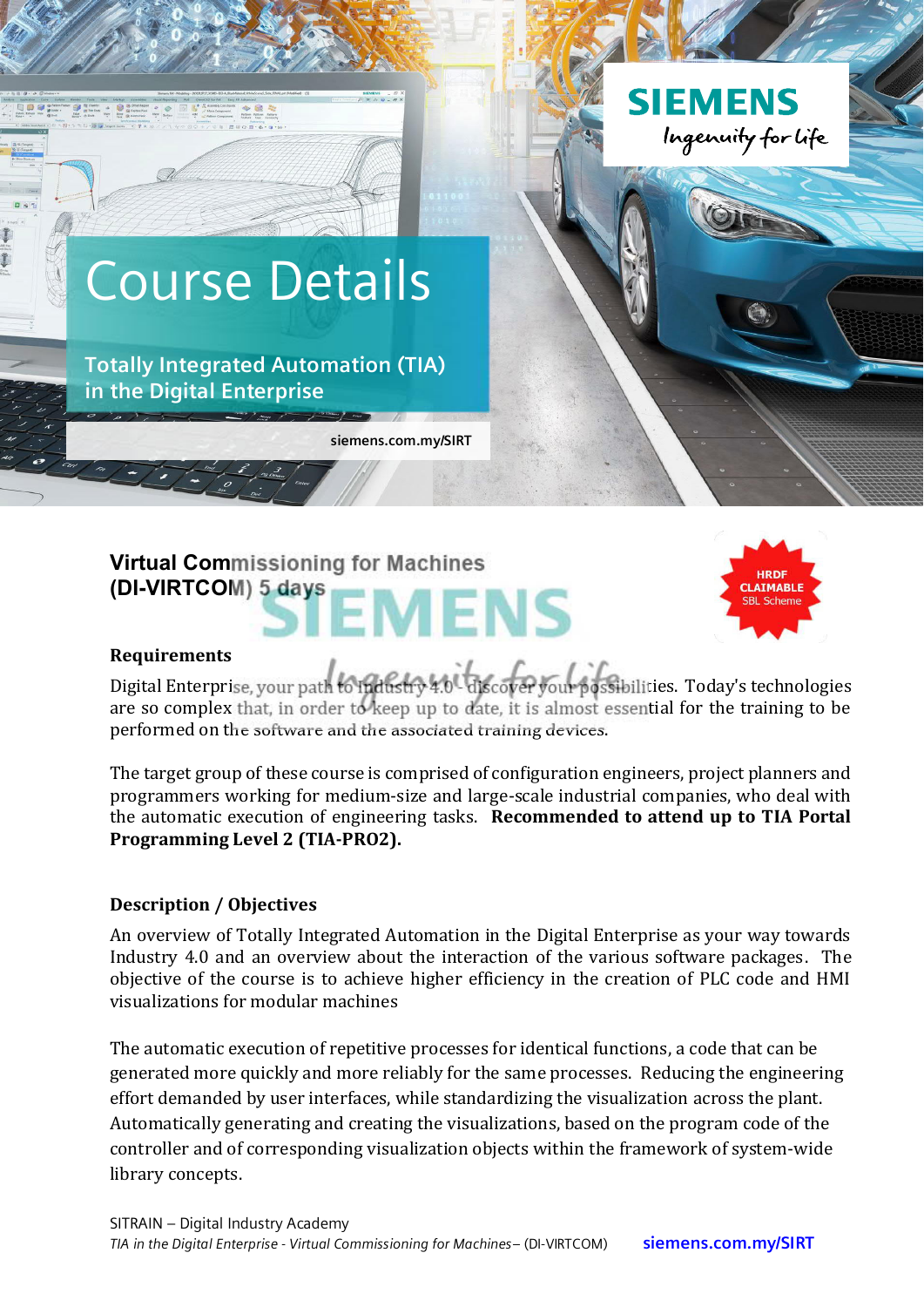

### Content

- Introduction virtual commissioning concept
- Software PLCSIM Advanced and TIA Portal
- Introduction to Siemens PLM Software NX and MCD
- $\bullet$  Creating drawings in the NX CAD
- Creating and positioning machine elements
- Planning of the program flow in NX MCD
- Connection of NX / MCD models to PLCSIM
- Virtual commissioning of custom machines model
- Expansion and modification of the virtual machine
- Introduction of process simulation with SIMIT

## **Target Group**

Configuration engineers, Project planners, Programmers/ Planners

#### **Contact Information**

SIEMENS MALAYSIA SDN. BHD. (93008-X) HRDF Training Provider ID: 13213/82

SITRAIN - Digital Industry Academy, SITRAIN Training Center 11, 1999 Wity for Life Pusat Dagang Seksyen 16, 46350 Petaling Jaya, Selangor.

#### Helpdesk: 1800 808 8888

E-mail: industry.my@siemens.com e-Pass: https://siemens.asia/e-pass v2/ASEAN/main/ Website: siemens.com.my/SIRT

**Bank Details** 

| <b>Bank Name:</b>           | Deutsche Bank (M) Bhd            |
|-----------------------------|----------------------------------|
| <b>Bank Account Number:</b> | 0020768000                       |
| <b>Bank Address:</b>        | 18th - 20th Floor, Menara IMC 8, |
|                             | Jalan Sultan Ismail,             |
|                             | 50250, Kuala Lumpur              |
| <b>Bank Swift Code:</b>     | <b>DEUTMYKLXXX</b>               |